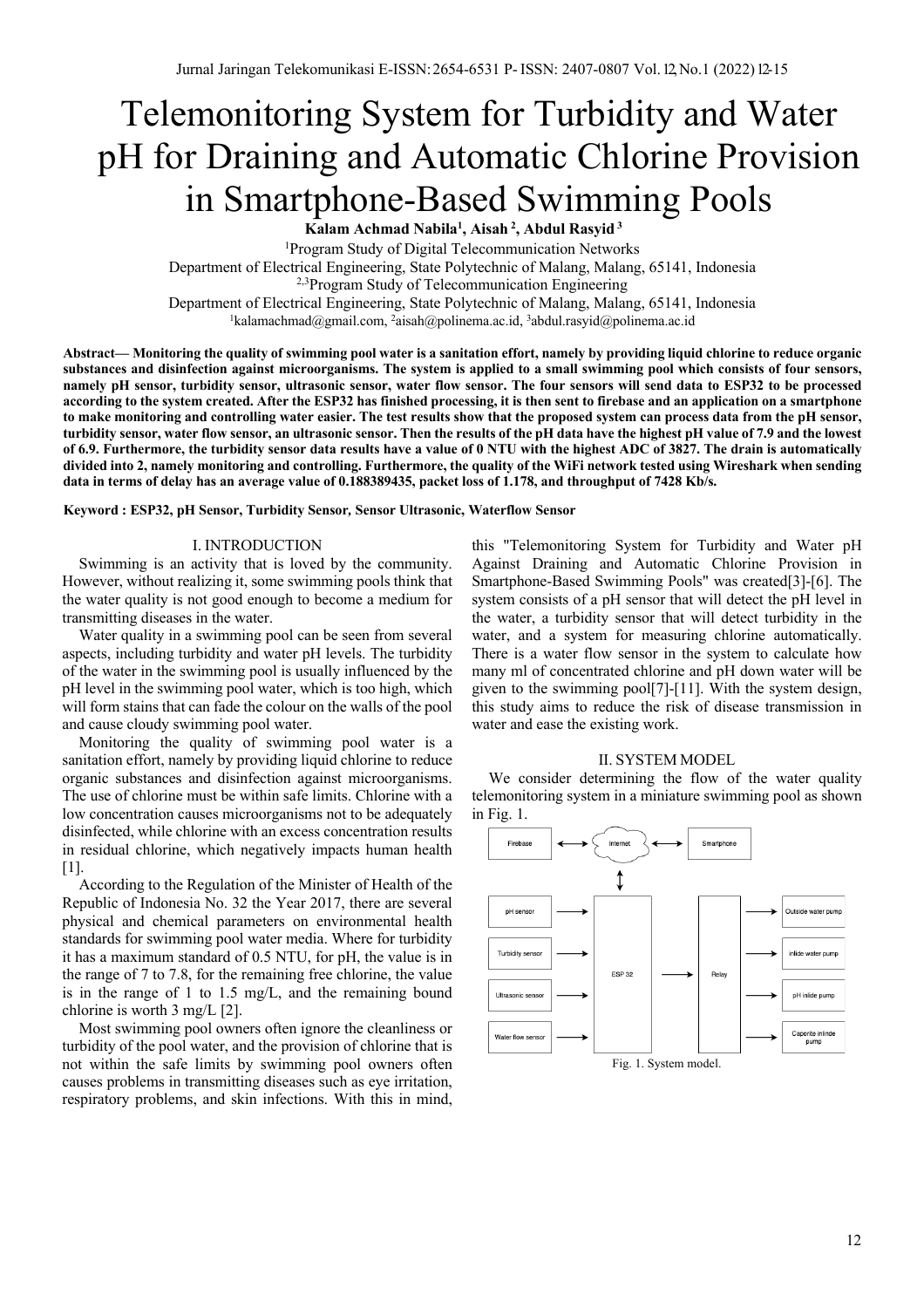The steps of the work system on the block diagram can be explained in the flowchart in Fig. 2.



Fig. 2 is a work flowchart on the drainage system, and the first step is to check the pH of the water. Suppose the pH of the water is <7, the system will perform a draining process to raise the pH, but when the pH of the water is  $\geq$ 7.8, the system will add liquid pH down to lower the pH. After giving the pH down or draining the water due to the  $pH$  value  $\leq$  7, the system will recheck the pH of the water. When the pH of the water meets the standard value of 7-7.8, a turbidity check will be carried out. If the turbidity is more than 0.5 NTU, then the water will be drained, but the system has finished working when the turbidity is 0.5 NTU.

In draining the water, the pool drain pump is ON, and the ultrasonic sensor checks the water level until the water level reaches 1 cm. When the water level is 1 cm, the ultrasonic sensor reads a height of 18 cm because the ultrasonic sensor reads from the ultrasonic sensor location to the bottom surface of the water. When the ultrasonic sensor gains a height of 18cm, the pool drain pump is OFF. Next, the ON pool water filling pump fills the water until it is full, and the chlorine liquid pump is ON to add chlorine to the water. When the water filling process is in progress, the ultrasonic sensor collects data from the maximum height of the pool water, 14 cm, with an ultrasonic sensor reading of 5 cm. If the pool water reaches a height of 5cm on the ultrasonic sensor reading, the water filling pump is OFF. Then the system will check the pH value and the turbidity value of the water again.



The results obtained from the pH sensor and turbidity sensor will be sent to the ESP32. Then ESP32 will process sensor data which will be sent to firebase via the wifi module on ESP32 [12]-[19]. Furthermore, firebase will send the results of the pH sensor and turbidity sensor on the smartphone, then the data results that have been obtained from the pH sensor and turbidity sensor will be displayed in the smartphone application.

### III. EXPERIMENT RESULTS

In section III is an explanation of the research results and a discussion of the results of each parameter test that has been carried out.

## *A.* pH Sensor test

Testing the pH sensor as a water pH detector and the results of the data from the pH sensor will be compared with the results of the pH value on the pH meter to get the accuracy of the sensor test results. Tests on the pH sensor are carried out every day at 06.00 AM, 12.00 PM and 05.00 PM to monitor the pH of the water and maintain water quality.

Fig. 4, is a graph of the results of testing the pH sensor and pH meter. In the graph, the results of the pH sensor and pH meter measurements can be said to be accurate, because from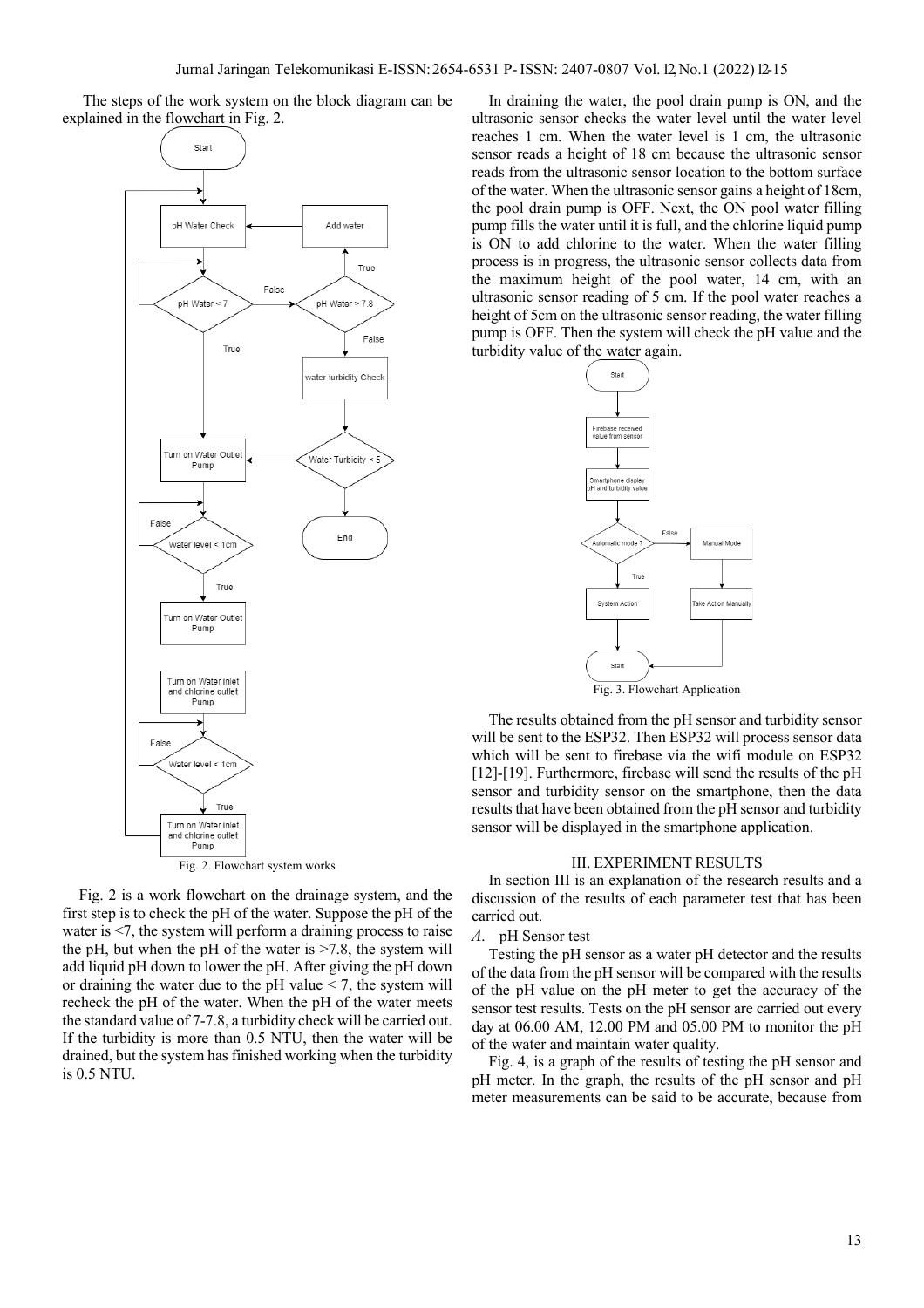the comparison the results of the two values have the largest error rate of 0.071429%. The average pH value is still within normal limits between 7-7.8, but on Tuesday at 05.00 PM the pH value exceeds 7.8 so that on that day the pH is lowered by concentrating the pH down, then on Friday the value is pH 6.9 so that volume of water was drained to increase the pH of the water.



Fig. 4. pH sensor test vs time

## *B. Turbidity Test*

Ultrasonic sensor testing as a water turbidity detector. Tests on the turbidity sensor are carried out every day at 06.00 AM, 12.00 PM and 05.00 PM to monitor water turbidity and maintain water quality.



Fig 5. Turbidity test vs time

Fig. 5 is the results of the turbidity sensor test. In the graph it can be stated that the results of the turbidity sensor have a turbidity value of 0 NTU where the value is below the predetermined standard value of 0.5 NTU.

## *C. Ultrasonik Test*

Ultrasonic sensor testing as a water level detection limit for draining or filling water automatically. The data from the ultrasonic sensor will be compared with the readings of the ruler measuring instrument as a comparison to get the accuracy of the sensor test results.

Fig. 6 is a the results of testing ultrasonic sensors and rulers. In the graph it can be stated that the value of the ultrasonic sensor and measuring instrument ruler is accurate, because it has the largest error rate of 0.076923%. The difference in test results between the ultrasonic sensor and the ruler is due to the ultrasonic sensor being less effective when reading the water level data. This is evidenced when there is a wave in the water (water conditions are not calm) then the ultrasonic sensor will retrieve the data for the height of the water wave so that the sensor cannot process the average water level.



Fig. 6. Ultrasonik test vs time

## *D. Delay test*

The results of network quality delay parameters from wireshark software are calculated as follows:

$$
Delay = \frac{Time \, Spain}{Packet \, Capture}
$$
\n
$$
Delay = \frac{189,795}{1018}
$$
\n
$$
Delay = 186.4 \, \text{ms}
$$
\n(1)

From the calculation results it can be stated that the delay obtained in the system test is 186.4 ms with an index value of 3 which is good.

#### *E. Packet Loss test*

The results of the network quality parameter packet loss from the Wireshark software are calculated as follows:

$$
Packet = \frac{(Packet send - packet received)}{Packet send} \times 100\% = \frac{(1018 - 1006)}{1018} \times 100\% = 0.0117\%
$$

From the calculation results it can be stated that the packet loss obtained in system testing is 0.0117% with an index value of 4 which is very good.

### *F. Throughput test*

The results of the network quality throughput parameters from the Wireshark software are calculated as follows:

Throughput

\n
$$
= \frac{\text{packet received}}{\text{Time}}
$$
\n
$$
= \frac{176277 \text{ Byte}}{189,795 \text{ second}}
$$
\n
$$
= 7428 \text{ Kbits/s}
$$
\n(3)